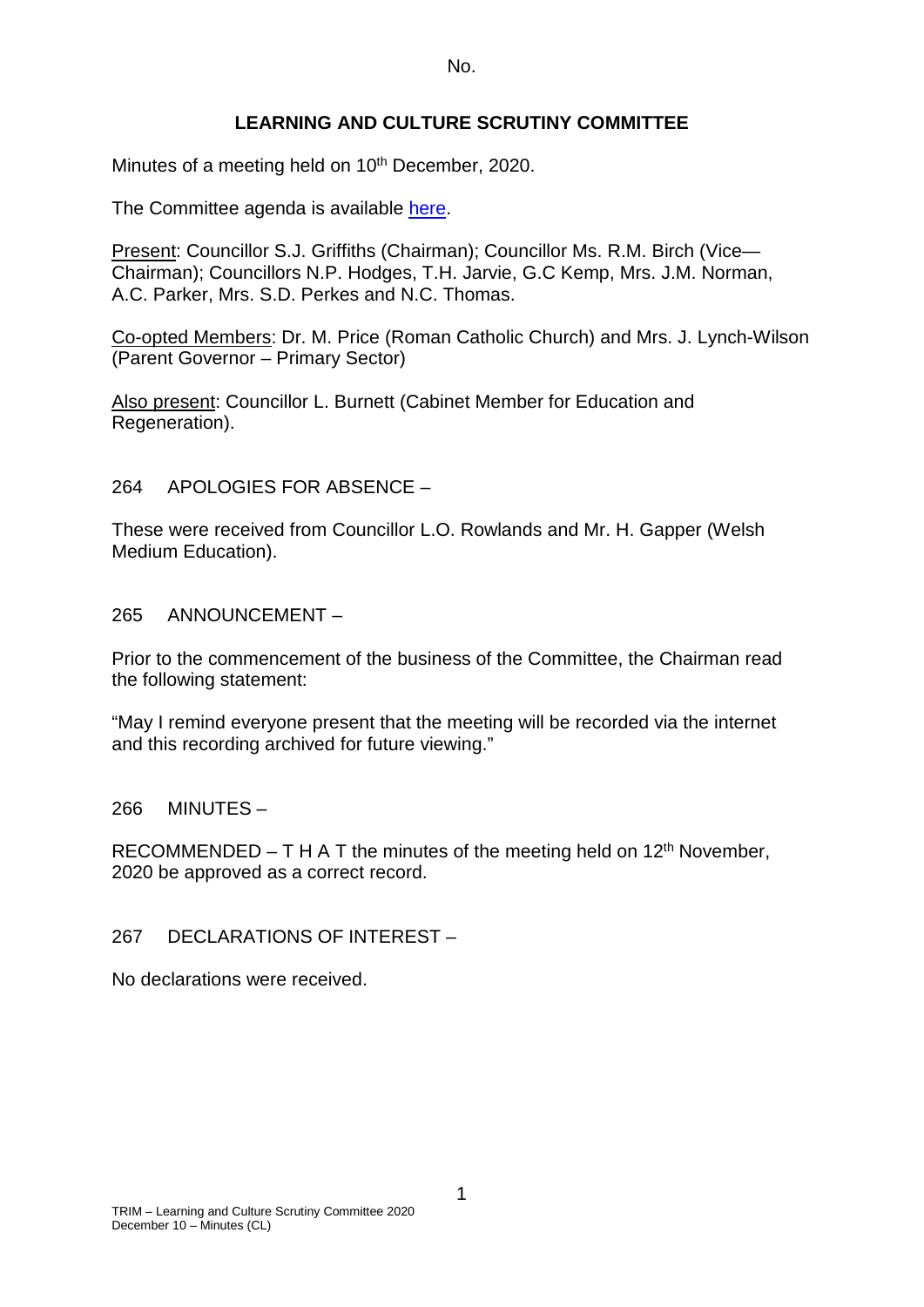# 268 PROPOSAL TO INCREASE THE CAPACITY OF YSGOL Y DERI TO MEET FUTURE DEMAND FOR SPECIAL EDUCATION IN THE VALE OF GLAMORGAN  $(REF)$  -

Cabinet, on 2nd November, 2020 had authorised the Director of Learning and Skills to undertake a consultation on the proposal to meet future demand for special education in the Vale of Glamorgan by:

- Increasing the capacity of Ysgol Y Deri to accommodate an additional 150 pupils; and
- Constructing a new school building on the preferred site located in Cosmeston, Penarth for September 2023 which would operate as an additional site under the management of Ysgol Y Deri.

Cabinet had also resolved that the matter be referred to Committee for consideration as part of the proposed consultation exercise.

The 21st Century Schools Project Manager presented the report and advised that the proposal would result in an additional 150 places at Ysgol Y Deri to meet increased demand for special education in the Vale of Glamorgan, and that a new building which would operate under the management of Ysgol y Deri would be constructed on a new school site in Cosmeston, Penarth to accommodate the increased capacity.

The Officer also advised that while the proposal saw a new school building being ready by September 2023, the intakes of 2021 and 2022 would see a net increase of 44 pupils at the school, and the report therefore outlined the temporary measures which would be required to ensure Ysgol Y Deri was able to meet projected demand during this intervening time.

The consultation, which was being conducted through a consultation document and in accordance with the School Organisation Code 2018, had been launched on November  $6<sup>th</sup>$  and was due to close on December 20<sup>th</sup>. The Officer advised that of the 96 responses received to the consultation so far, 86 had been in favour of the proposal, one had offered no opinion on the proposal and eight had not been in favour. The main concerns raised had related to the impact of traffic and the location of the proposed new building, and the Officer stated that the Council would respond to these concerns as part of the consultation report, however it should be noted that the purpose of this consultation was to receive feedback on the educational impact of the proposal, and some of the concerns raised would need to be addressed via other statutory processes.

Following the presentation of the report, in response to a query from Councillor S.D. Perkes Officers advised they did not have to hand the exact number of Primary school aged pupils at Ysgol y Deri, however confirmed they would forward this information to Councillors following the meeting. The Head of Additional Learning Needs and Well-being acknowledged that within the growing Additional Learning Needs (ALN) sector, early years was where there was most pressure. Councillor N.C. Thomas noted that as the identification of pupils with ALN was improving, the

2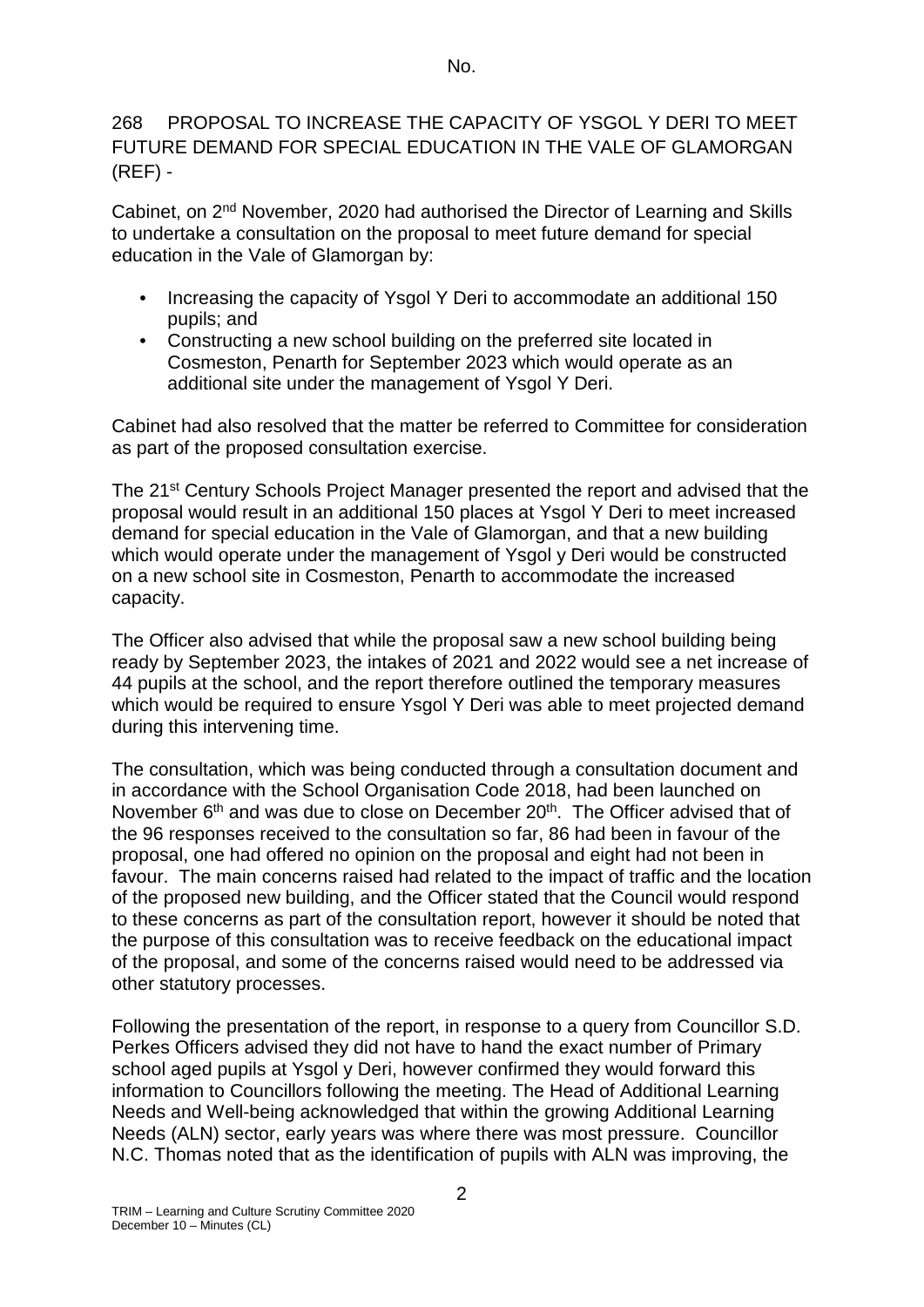need for such provision would continue to grow, and as such he welcomed the proposal.

With permission to speak, the Cabinet Member for Education and Regeneration thanked Members for their comments and wished to praise the work that had been carried out by Officers in ensuring that every child in the Vale was able to be the best that they could be. The Cabinet Member highlighted that it was of concern that Special Educational Needs (SEN) provision would be so significantly oversubscribed within two years, and she was therefore delighted that the report had come before Committee and had been so well supported. The Head of Additional Learning Needs and Well-being echoed the Cabinet Member's appreciation, noting that while 44 additional pupils in a mainstream setting would not seem significant, it was not an increase that could be managed by Ysgol y Deri in its current form.

The Chairman expressed that the satellite school was badly needed and he was happy with the proposal, however he referred to the most recent meeting of the Full Council, wherein concerns had been raised regarding funding for the proposed new school in relation to funding allocated to Sully Primary School, and while he acknowledged that the current discussion related strictly to the educational impact of the proposal, he did appreciate the concerns raised and hoped there was a way in which the Directorate could move forward with the proposal while ensuring that Sully Primary was also well looked after. The Cabinet Member for Education and Regeneration, with permission to speak, wished to clarify that there were plans and proposals for development and investment in Sully Primary School, and wanted to reassure Members that they were not being asked to make a choice regarding whether one school would receive funding or support over the other.

With the proposal having been fully considered it was subsequently

RECOMMENDED - T H A T the Scrutiny Committee endorse the resolutions as contained in the reference from Cabinet dated 2nd November (Minute No. C358).

# Reason for recommendation

To ensure that the Learning and Culture Scrutiny Committee was consulted on the proposal as part of the proposed consultation exercise.

### 269 DRAFT VALE OF GLAMORGAN COUNCIL ANNUAL DELIVERY PLAN (IMPROVEMENT PLAN PART 1) 2021-22 (REF) -

Cabinet, on 30<sup>th</sup> November, 2020 had approved the draft Annual Delivery Plan 2021-22 and had resolved that the report be referred to all Scrutiny Committees as part of the programme of consultation.

The Annual Delivery Plan was the Improvement Plan (Part 1) for 2021-22 and was aligned to the Council's four Well-being Objectives. The Plan detailed the activities that would be undertaken in 2021-22 to deliver these objectives within the context of the current Covid-19 pandemic and the Council's Recovery Strategy. The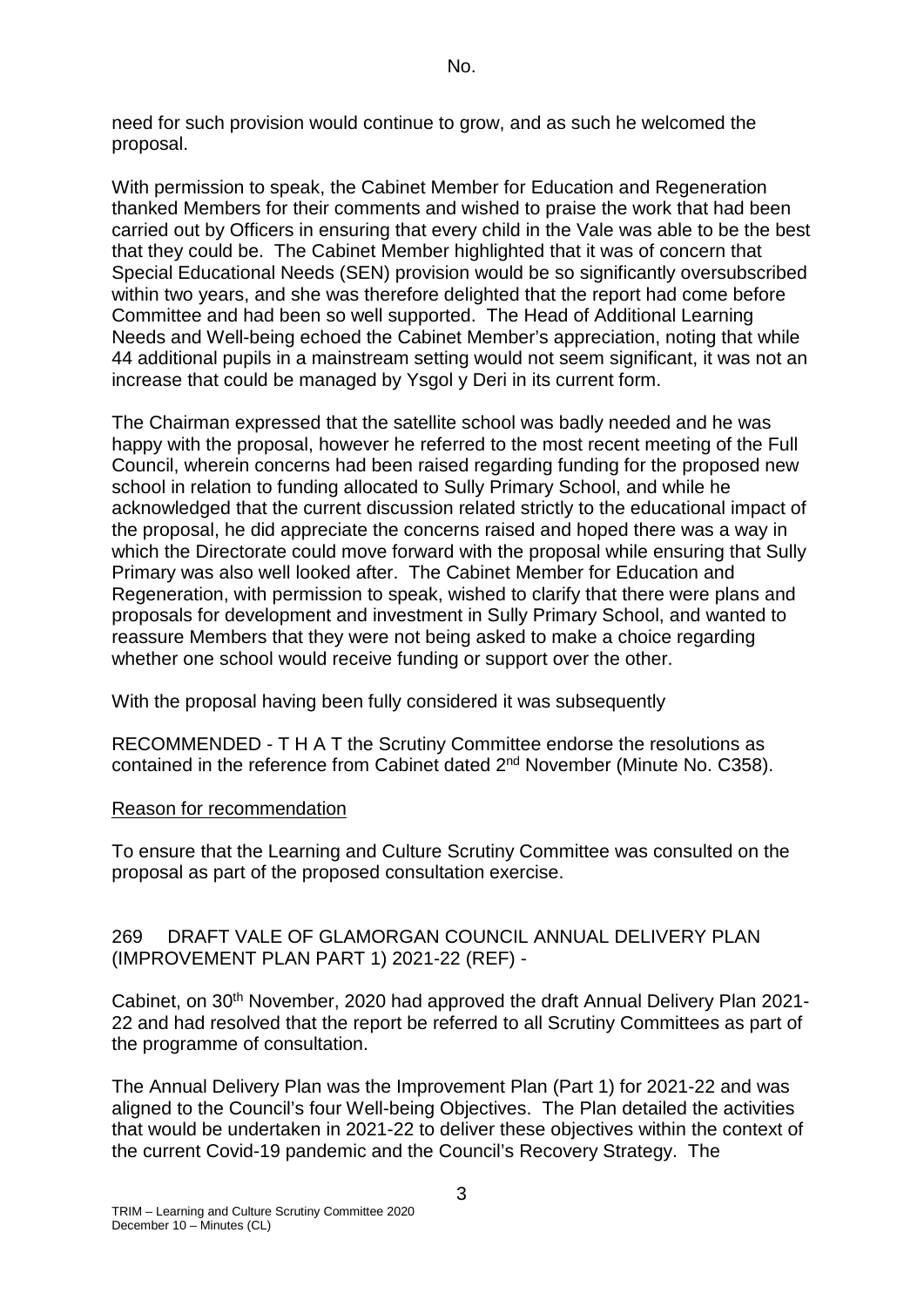commitments within the Annual Delivery Plan would be reflected in Annual Service Plans together with service improvement targets, which would detail how different Council services would contribute to the delivery of the four Well-being Objectives.

The Head of Policy and Business Transformation drew Members' attention to commitments and activities within the Committee's remit, highlighting in particular those listed under Well-being Objective 2, 'To Support learning, employment and sustainable economic growth', however also noting that activities under each of the four Well-being Objectives fell within the Committee's remit.

Members noted that the report was comprehensive, and having given their full consideration it was subsequently

RECOMMENDED - T H A T the Reference, relevant Cabinet Report and Draft Annual Delivery Plan be noted.

#### Reason for recommendation

To ensure that the Scrutiny Committee had the opportunity to consider the draft Annual Delivery Plan and provide feedback as part of the programme of consultation.

### 270 ANNUAL DELIVERY PLAN MONITORING REPORT: QUARTER 2 PERFORMANCE 2020/21 (DLS) -

The Head of Policy and Business Transformation presented the report which advised of the Council's progress at Quarter 2 (1st April to 30th September 2020) towards achieving its Annual Delivery Plan (2020/21) commitments as aligned to the Corporate Plan Well-being Objectives. Appendix A to the report summarised how the Council overall was performing against each of its Well-being Objectives, while Appendix B to the report provided a summary which was specific to the remit of the Committee.

The Officer advised that despite the ongoing challenges of responding to the global COVID-19 pandemic, the Council had made positive progress in delivering its in-year commitments in relation to the Annual Delivery Plan (2020/21). This performance had contributed to an overall Amber status for the Plan at Quarter 2 (Q2).

Progress made against the 61 actions and 4 measures which were specifically within the remit of this Committee could be summarised as follows:

- GREEN: 39 actions (64%) and 2 measures (50%)
- AMBER: 9 actions (15%) and 0 measures (0%).
- RED: 13 actions (21%) and 2 measures (50%)

With regard to the 13 actions and 2 performance measures attributed a Red status during Q2, the Officer advised that all could be attributed to reasons relating to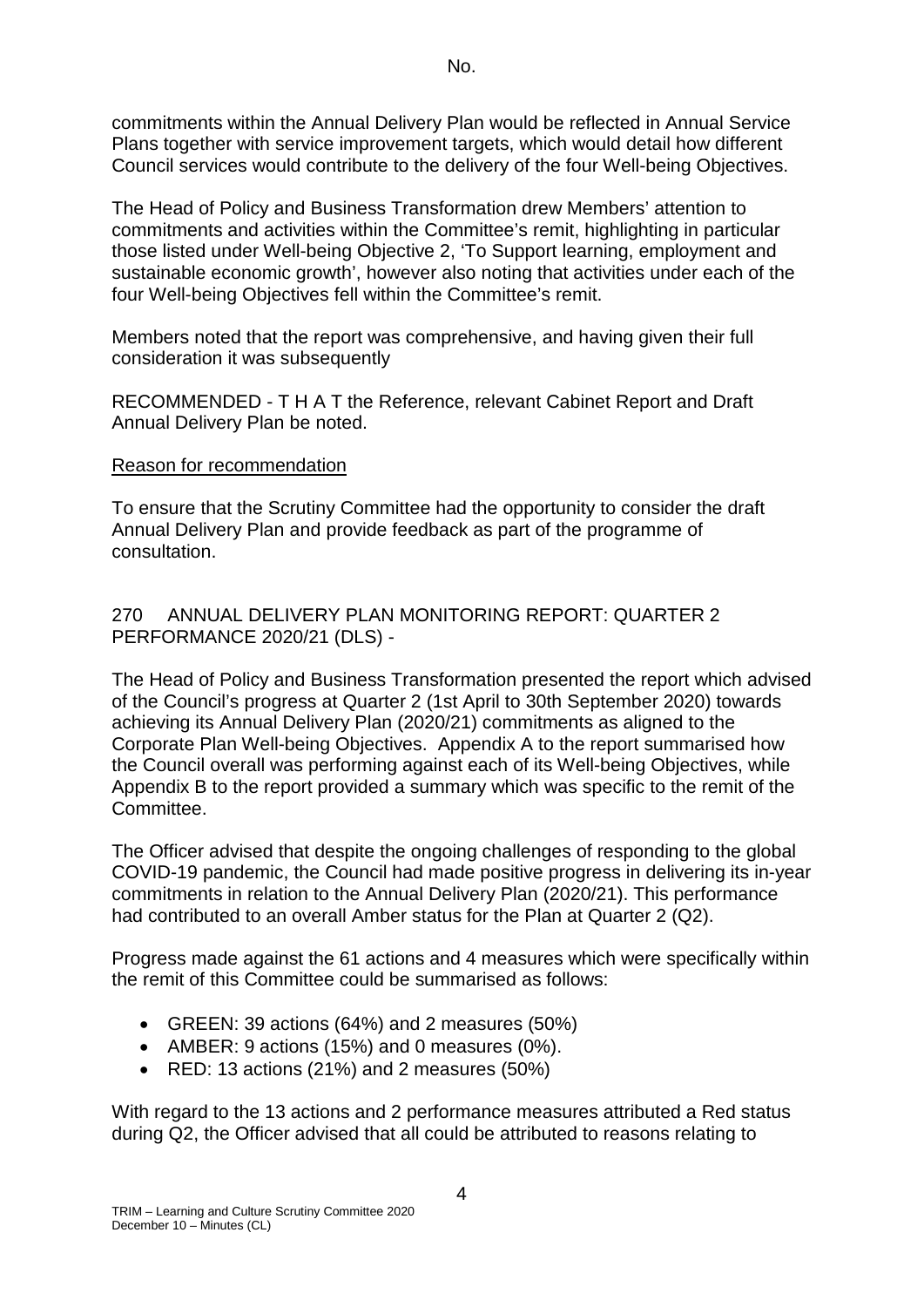No.

COVID-19. The Officer concluded by updating Members regarding the work that was being undertaken directly in response to the COVID-19 pandemic.

Members noted that the report had been very well covered and presented under the current pressures, and with there being no further comments or queries it was subsequently

# RECOMMENDED –

(1) T H A T performance results and progress towards achieving the Annual Delivery Plan 2020/21 commitments as aligned to the Corporate Plan Wellbeing Objectives within the remit of the Committee be noted.

(2) T H A T the remedial actions to be taken to address areas of underperformance and to tackle the key challenges identified within the remit of the Committee be noted.

(3) T H A T the progress being made through the Council's recovery strategy and Directorate Recovery Plans in response to the ongoing Coronavirus pandemic be noted.

# Reasons for recommendations

(1) To ensure the Council clearly demonstrated the progress being made towards achieving its commitments in the Annual Delivery Plan 2020/21 aimed at making a positive difference to the lives of Vale of Glamorgan citizens.

(2) To ensure the Council was effectively assessing its performance in line with the requirement to secure continuous improvement outlined in the Local Government Measure (Wales) 2009 and reflecting the requirement of the Well-being of Future Generations (Wales) Act 2015 that it maximise its contribution to achieving the Wellbeing goals for Wales.

(3) To ensure members maintain an oversight of the recovery issues impacting on the work of the Council and their respective Scrutiny Committees.

# 271 INITIAL REVENUE BUDGET PROPOSALS 2021/22 (DLS) -

The Principal Accountant presented the report, the purpose of which was to submit for consultation the initial revenue budget proposals for 2021/22. The Council was required under statute to fix the level of council tax for 2021/22 by 11th March 2021 and in order to do so, would have to agree a balanced revenue budget by that date.

Members were advised that the Council's provisional settlement had not yet been announced by Welsh Government and was expected on 22nd December, 2020 with the final settlement being due on 2nd March, 2021. Even though this crucial information had not been received, the budget setting and consultation process had to commence in order to meet statutory deadlines.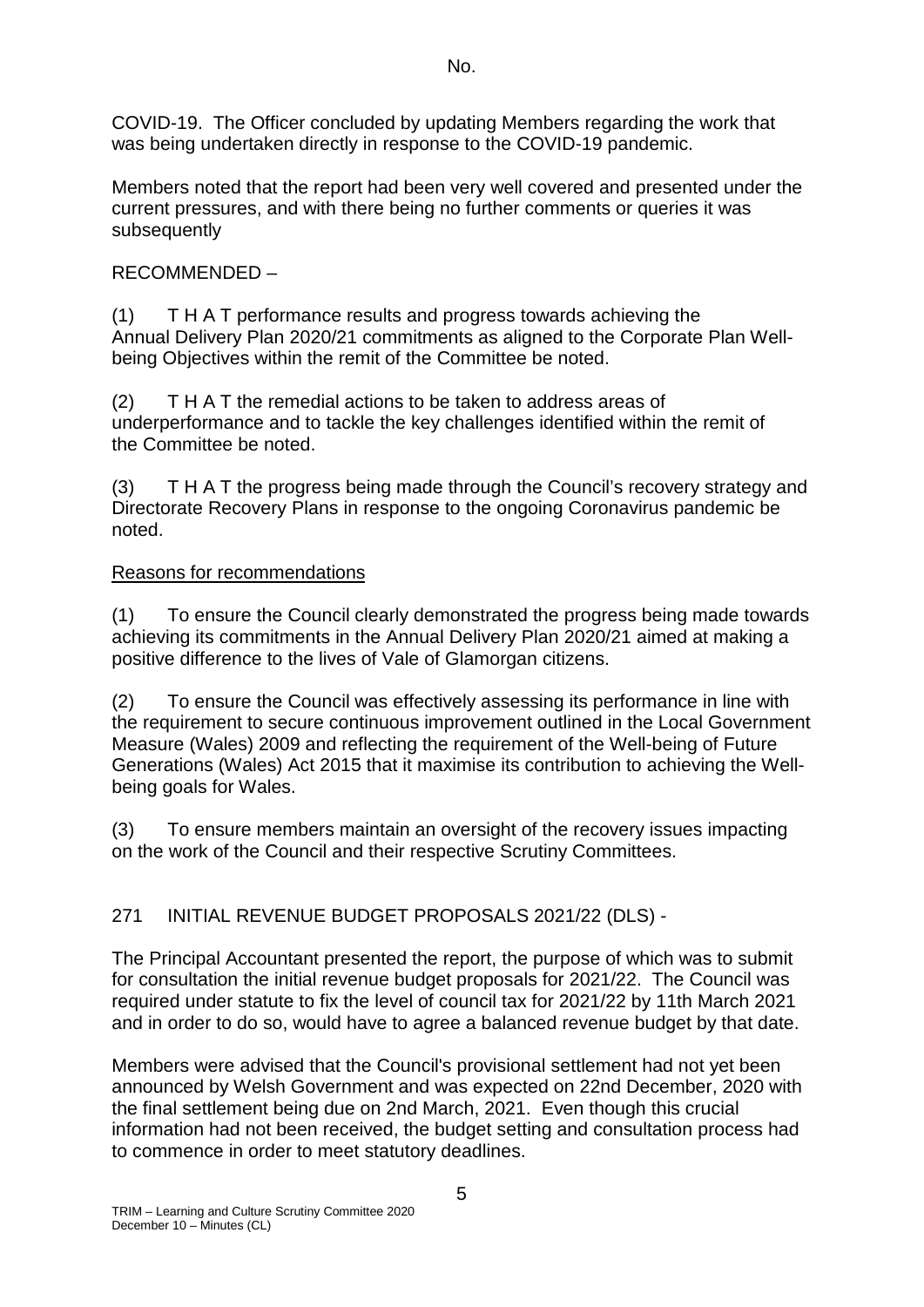The purpose of the report was to set out the cost pressures and savings for the Directorate, however it was noted there were no savings listed for service areas within the remit of this Committee. The report also set out the medium term financial plan which considered a number of scenarios which included a 1% increase or reduction in Aggregate External Finance (AEF), increases in Council Tax at the Welsh Average and at 4.9%, and a reduction in the Council Tax collection rate.

Cost pressures relating to the remit of the Committee were set out at Appendix 1 to the report and demonstrated a demand of £3.1m for 2021/22, and the Officer asked that Members review the listed cost pressures.

The Officer drew Members' attention to the significant draw down from the Directorate's reserves between now and 2024 as set out in Appendix 3 to the report, which was largely due to the roll-out of the School Investment Strategy, alongside the draw down to offset the projected overspend in Education for 2021 and the Library Fund.

Having fully considered the report it was subsequently

RECOMMENDED – T H A T the Initial Revenue Budget Proposals for 2021/22 be noted.

#### Reason for recommendation

In order that Cabinet could consider the comments of Scrutiny Committees and other consultees before making a final proposal on the budget.

#### 272 INITIAL CAPITAL PROGRAMME PROPOSALS 2021/22 TO 2025/26 (DLS) -

The Principal Accountant presented the report which submitted the Initial Capital Programme Proposals for the 2021/22 to 2025/26 to Committee for consultation.

The Initial Proposals for the Capital Programme between 2021/22 and 2025/26 for the Directorate were set out in Appendix 1 to the report. The Officer noted that these were dominated by the 21<sup>st</sup> Century School Programme Band B schemes, but that there was also some provision for £550k of asset renewal across the five year period with a £50k contingency.

A list of capital bids received for the Directorate were shown in Appendix 2 to the report and these included a temporary expansion of places at Ysgol y Deri and a renewal of roof coverings at Old Hall in Cowbridge.

In response to a query from Councillor A.C. Parker, the Officer advised that it was clear the works at Old Hall needed to be progressed and as such they were being built into plans for the next financial year, with an uplift of £15k having been requested to accommodate the works required. Councillor Parker advised that should the works be intended to go ahead next year then a Planning application would need to be submitted quickly, and the Officer advised this would be fed back

6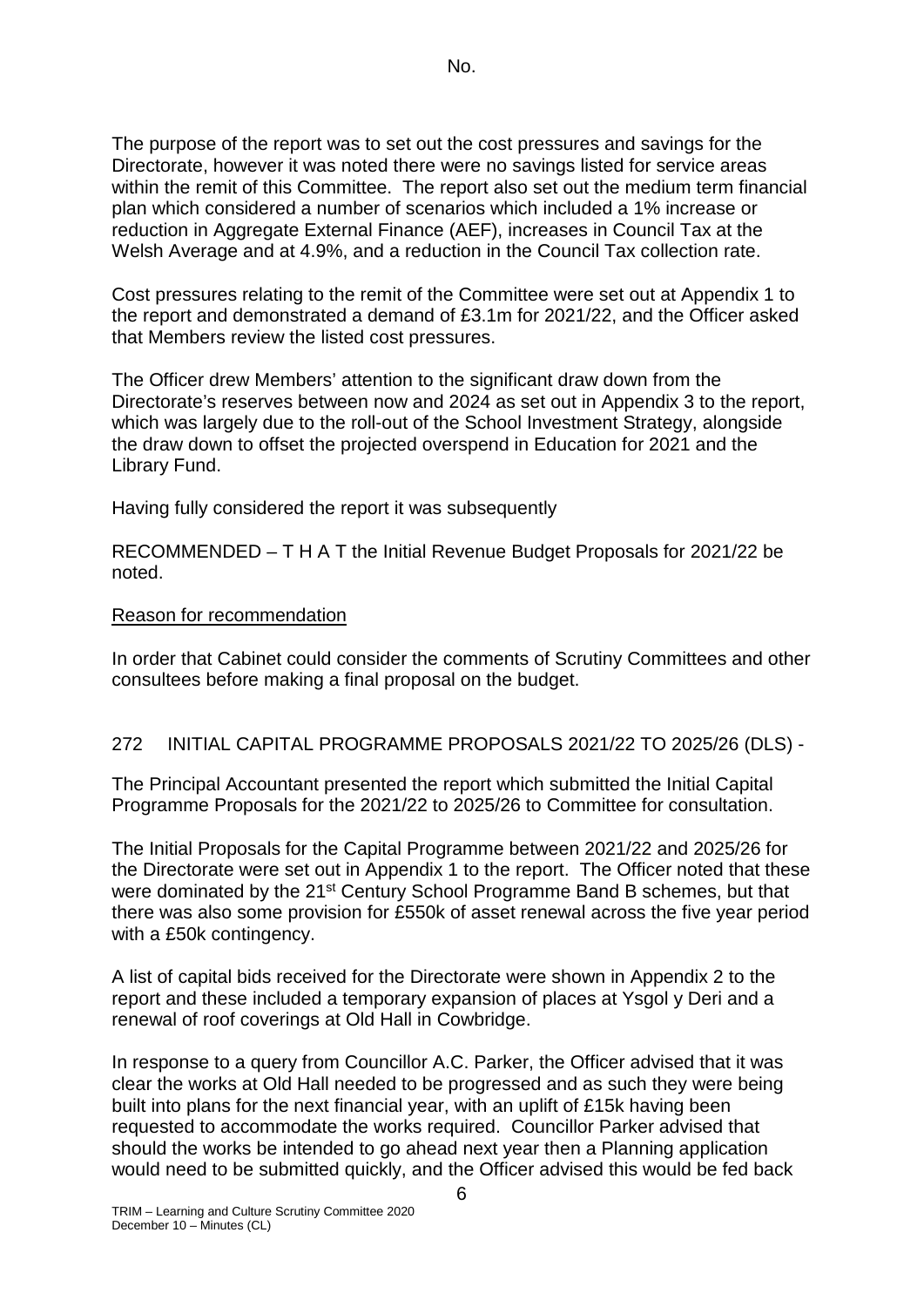to Officers in the Property team. The Head of Strategy, Community Learning and Resources assured the Councillor that due to the severity of works required, this matter was being prioritised.

There being no further comment from Members it was subsequently

RECOMMENDED – T H A T the Initial Capital Programme Proposals for 2021/22 to 2025/26 be noted.

#### Reason for recommendation

In order to gain the view of the Scrutiny Committee.

273 REVENUE AND CAPITAL MONITORING FOR THE PERIOD 1ST APRIL TO 30TH SEPTEMBER 2020 (DLS) -

The Principal Accountant presented the report which advised Committee of the progress relating to revenue and capital expenditure for the period 1st April to 30th September 2020. The revenue position for 2020/21 was challenging, with additional pressure for the service both operationally and financially as a result of the COVID-19 pandemic.

With regard to revenue, the Officer advised that the forecast for the Directorate was an overspend of £250k, which was a slight reduction to that of the previous report due to favourable variances elsewhere in the service. The overspend would be funded by a draw down from reserves. The Officer advised that the main source of overspend had been School Transport, with the majority of this relating to ALN transport due to the complexity and potential volatility of these arrangements, particularly within the context of COVID-19.

The currently approved capital budget had been set at £57.392m, and Appendix 3 to the report detailed financial progress on the Capital Programme as at 30th September 2020, and Members were advised of changes which had been made to the Programme since the last report to Committee.

Councillor N.C. Thomas remarked that it was fortunate that the Council's reserves had been in such a robust position ahead of the onset of the COVID-19 pandemic, and expressed that while he hoped for a good settlement from Welsh Government he acknowledged that they were also faced with similar financial problems.

Having fully considered the report it was subsequently

# RECOMMENDED –

(1) T H A T the position with regard to the 2020/21 revenue and capital budgets be noted.

(2) T H A T the revised budget for 2020/21 be noted.